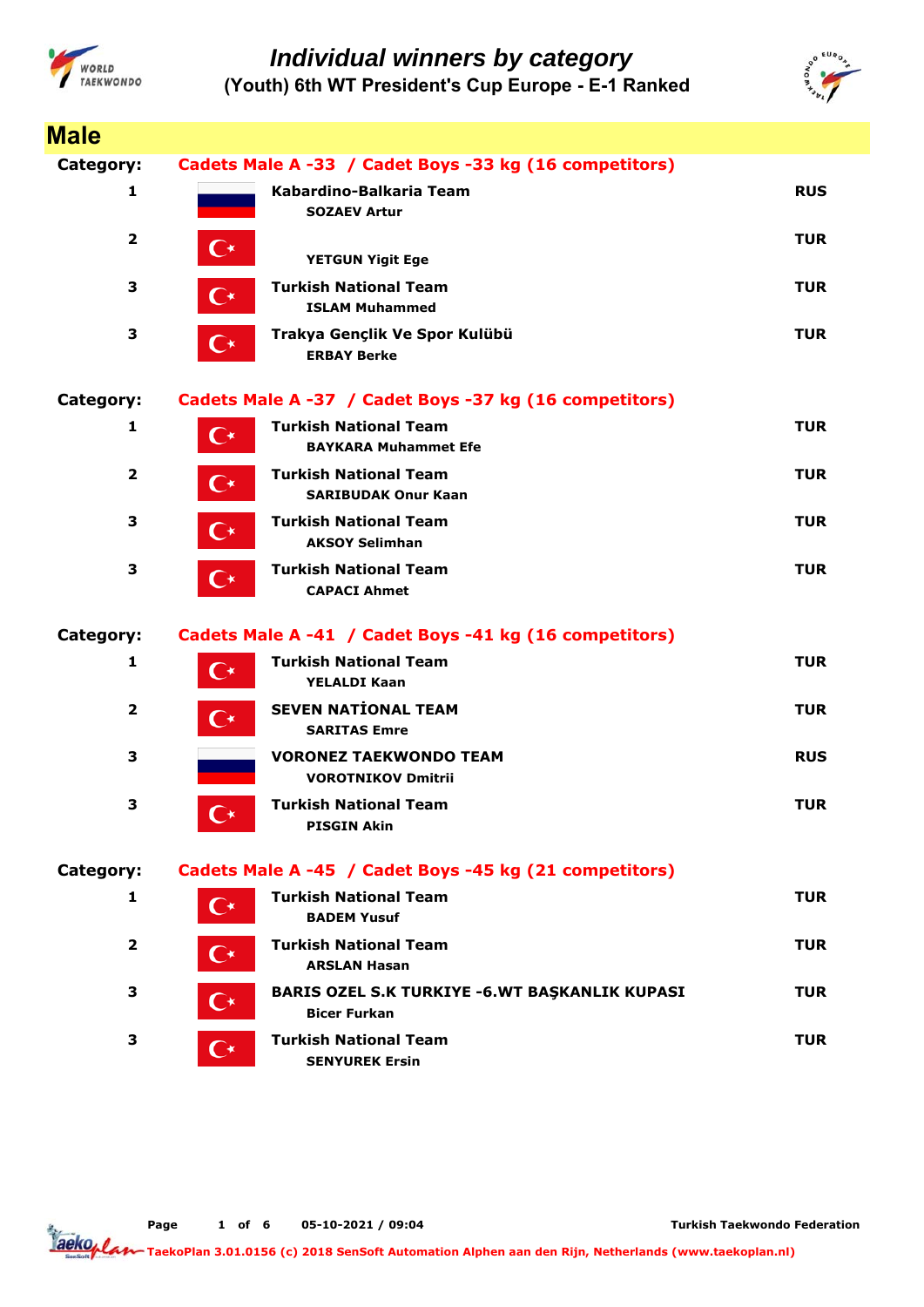



| <b>Male</b>    |                      |                                                              |            |
|----------------|----------------------|--------------------------------------------------------------|------------|
| Category:      |                      | Cadets Male A -49 / Cadet Boys -49 kg (20 competitors)       |            |
| 1              | $\mathbf{C}^{\star}$ | <b>Turkish National Team</b><br><b>CAKIR Nusret Efe</b>      | <b>TUR</b> |
| $\mathbf{2}$   | $\mathbf{C}^{\star}$ | <b>Turkish National Team</b><br><b>COSKUNGONUL Bugra</b>     | <b>TUR</b> |
| 3              | $\mathbf{C}^\star$   | <b>Turkish National Team</b><br><b>OLMEZ Murat Can</b>       | <b>TUR</b> |
| 3              | $\mathbf{C}^{\star}$ | <b>Turkish National Team</b><br><b>PELIT Ali Sami</b>        | <b>TUR</b> |
| Category:      |                      | Cadets Male A -53 / Cadet Boys -53 kg (18 competitors)       |            |
| 1              | $\mathbf{C}^{\star}$ | <b>Turkish National Team</b><br><b>CEYLAN Ahmet Bogachan</b> | <b>TUR</b> |
| $\overline{2}$ | $\mathbf{C}^{\star}$ | BAŞAKŞEHİR ÜNLÜ SK.<br><b>OZTEN Emirhan</b>                  | <b>TUR</b> |
| 3              | $\mathbf{C}^{\star}$ | <b>Turkish National Team</b><br><b>KILIC Yusuf</b>           | <b>TUR</b> |
| 3              | $\mathbf{C}^{\star}$ | <b>VARDAR SPOR KULÜBÜ</b><br><b>OZKAN Furkan</b>             | <b>TUR</b> |
| Category:      |                      | Cadets Male A -57 / Cadet Boys -57 kg (12 competitors)       |            |
| 1              | $\mathbf{C}^{\star}$ | <b>Turkish National Team</b><br><b>TUNCAY Alper</b>          | <b>TUR</b> |
| $\mathbf{2}$   | $\mathbf{C}^{\star}$ | <b>Turkish National Team</b><br><b>AVCI Mehmet</b>           | <b>TUR</b> |
| 3              | $\mathbf{C}^{\star}$ | <b>Turkish National Team</b><br><b>YILMAZ Batin Ege</b>      | <b>TUR</b> |
| 3              |                      | <b>Turkish National Team</b><br><b>UNSAL Abdulmelik</b>      | <b>TUR</b> |
| Category:      |                      | Cadets Male A -61 / Cadet Boys -61 kg (12 competitors)       |            |
| 1              | $\mathbf{C}^{\star}$ | <b>Turkish National Team</b><br><b>TURNA Gokturk</b>         | <b>TUR</b> |
| $\overline{2}$ | $\mathsf{C}^{\star}$ | <b>Turkish National Team</b><br><b>PIRTICI Mehmet Emin</b>   | <b>TUR</b> |
| 3              | C∗                   | <b>Turkish National Team</b><br><b>COSKUN Samet</b>          | <b>TUR</b> |
| 3              | ⊂∗                   | <b>Turkish National Team</b><br><b>CIYAN Metehan</b>         | <b>TUR</b> |

**Page o 2 f 6 05-10-2021 / 09:04**

**Turkish Taekwondo Federation**

aeko<sub>plar</sub> **TaekoPlan 3.01.0156 (c) 2018 SenSoft Automation Alphen aan den Rijn, Netherlands (www.taekoplan.nl)**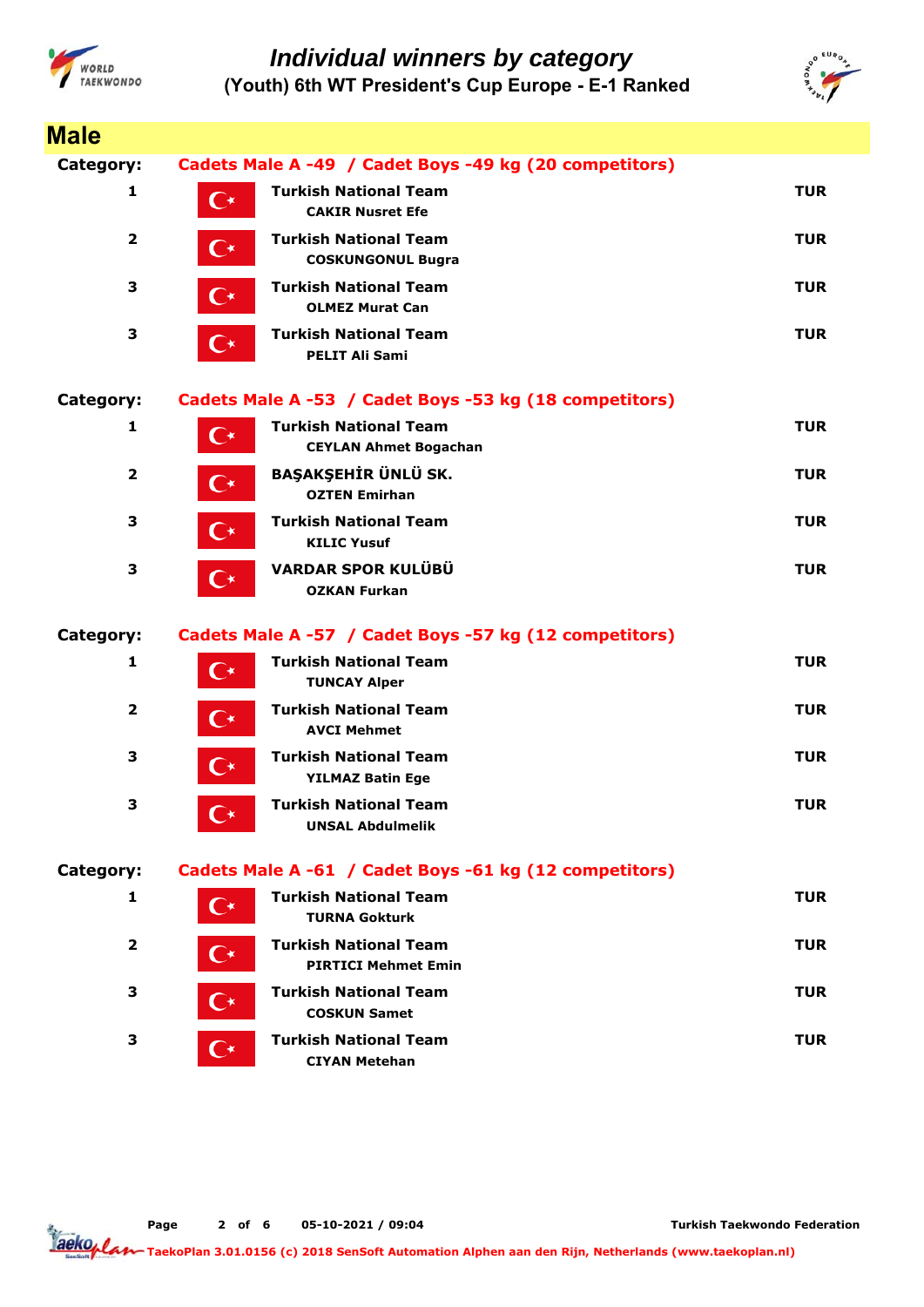



| <b>Male</b>             |                      |                                                          |            |
|-------------------------|----------------------|----------------------------------------------------------|------------|
| Category:               |                      | Cadets Male A -65 / Cadet Boys -65 kg (8 competitors)    |            |
| 1                       | $\mathsf{C}^\star$   | <b>Turkish National Team</b><br><b>TURHAN Enes</b>       | <b>TUR</b> |
| $\overline{2}$          | $\mathbf{C}^*$       | <b>Turkish National Team</b><br><b>BILGE Kaan</b>        | <b>TUR</b> |
| 3                       | $\mathbf{C}^*$       | <b>Turkish National Team</b><br><b>KACAN Samet</b>       | <b>TUR</b> |
| 3                       | $\mathbf{C}^{\star}$ | <b>Turkish National Team</b><br><b>OZTURK Burak Kaan</b> | <b>TUR</b> |
| Category:               |                      | Cadets Male A +65 / Cadet Boys +65 kg (14 competitors)   |            |
| 1                       | $+ + + + +$          | <b>THC Olympic Art</b><br><b>GASHI Jon</b>               | <b>KOS</b> |
| $\overline{\mathbf{2}}$ | $\mathbf{C}^\star$   | <b>Turkish National Team</b><br><b>PELIT Ismail</b>      | <b>TUR</b> |
| 3                       |                      | <b>Turkish National Team</b>                             | <b>TUR</b> |
|                         | $\mathbf{C}^*$       | <b>BALCI Alim Efe</b>                                    |            |

**Page o 3 f 6 05-10-2021 / 09:04**

**Turkish Taekwondo Federation**

Tackoplan **TaekoPlan 3.01.0156 (c) 2018 SenSoft Automation Alphen aan den Rijn, Netherlands (www.taekoplan.nl)**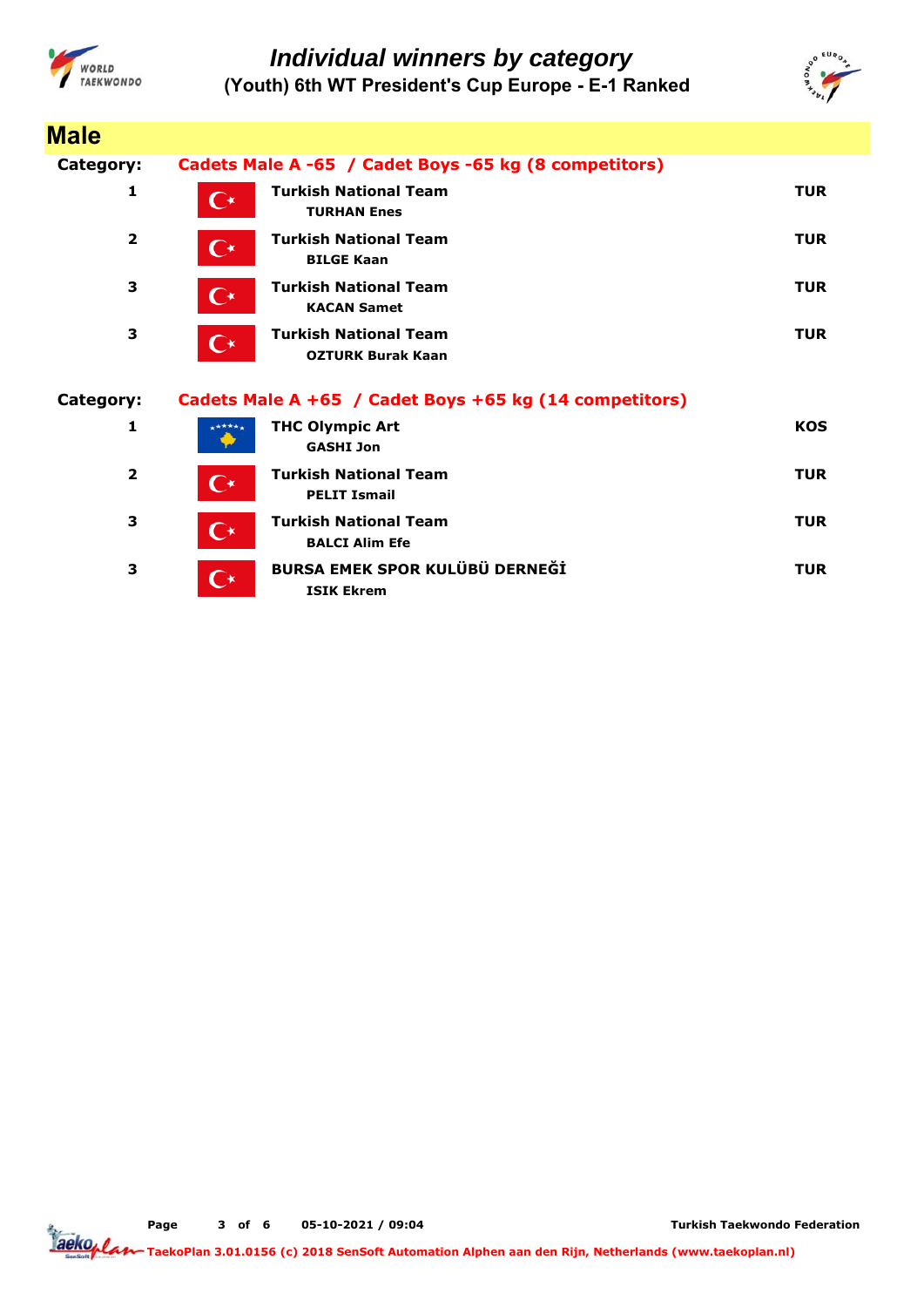



| <b>Female</b>           |                      |                                                            |            |
|-------------------------|----------------------|------------------------------------------------------------|------------|
| Category:               |                      | Cadets Female A -29 / Cadet Girls -29 kg (10 competitors)  |            |
| 1                       | $\mathbf{C}^\star$   | <b>Turkish National Team</b><br><b>ACAR Yaren</b>          | <b>TUR</b> |
| $\overline{2}$          | $\mathbf{C}^{\star}$ | <b>B.B. ANKARA SPOR KULÜBÜ</b><br><b>OZPAYI Elifsu</b>     | <b>TUR</b> |
| 3                       | $\mathbf{C}^{\star}$ | <b>Turkish National Team</b><br><b>KURT Duru Sude</b>      | <b>TUR</b> |
| 3                       | $\mathbf{C}^*$       | <b>Turkish National Team</b><br><b>ARSLAN Bulem Nur</b>    | <b>TUR</b> |
| <b>Category:</b>        |                      | Cadets Female A -33 / Cadet Girls -33 kg (9 competitors)   |            |
| 1                       | $\mathbf{C}^{\star}$ | <b>Turkish National Team</b><br><b>ORHAN Ayse</b>          | <b>TUR</b> |
| $\overline{\mathbf{2}}$ | $\mathbf{C}^{\star}$ | <b>Turkish National Team</b><br><b>ILI Aleyna Nur</b>      | <b>TUR</b> |
| 3                       | $\mathbf{C}^{\star}$ | <b>Turkish National Team</b><br><b>INAL Beyzanur</b>       | <b>TUR</b> |
| 3                       | $\mathbf{C}^{\star}$ | <b>Turkish National Team</b><br><b>YAMAN Saliha</b>        | <b>TUR</b> |
| Category:               |                      | Cadets Female A -37 / Cadet Girls -37 kg (17 competitors)  |            |
| $\mathbf{1}$            | $\mathbf{C}^{\star}$ | MOR BEYAZ SPOR KULÜBÜ<br><b>BAYER Nazlican</b>             | <b>TUR</b> |
| 2                       | $\mathbf{C}^{\star}$ | <b>Turkish National Team</b><br><b>CEYLAN Asli Cemre</b>   | <b>TUR</b> |
| 3                       | $\mathbf{C}^{\star}$ | <b>Turkish National Team</b><br><b>KAZAKOGLU Buse Nur</b>  | <b>TUR</b> |
| з                       | $\mathbf{C}^\star$   | PARS 55 GENÇLİK VE SPOR KULÜBÜ<br><b>GUR Zeynep Naz</b>    | <b>TUR</b> |
| Category:               |                      | Cadets Female A -41 / Cadet Girls -41 kg (24 competitors)  |            |
| 1                       | $\mathbf{C}^*$       | <b>Turkish National Team</b><br><b>Gurbuz Hayrunnisa</b>   | <b>TUR</b> |
| 2                       | $\mathbf{C}^{\star}$ | <b>SERKAN TOK YOUTH</b><br><b>TEKIN Zeynep</b>             | <b>TUR</b> |
| З                       | $\mathbf{C}^\star$   | <b>Turkish National Team</b><br><b>DURMUS Aleyna Zulfi</b> | <b>TUR</b> |
| 3                       | $\mathbf{C}^{\star}$ | SAMSUN BÜYÜKŞEHİR<br><b>KARACUKA Emine</b>                 | <b>TUR</b> |

**Page o 4 f 6 05-10-2021 / 09:04**

**Turkish Taekwondo Federation**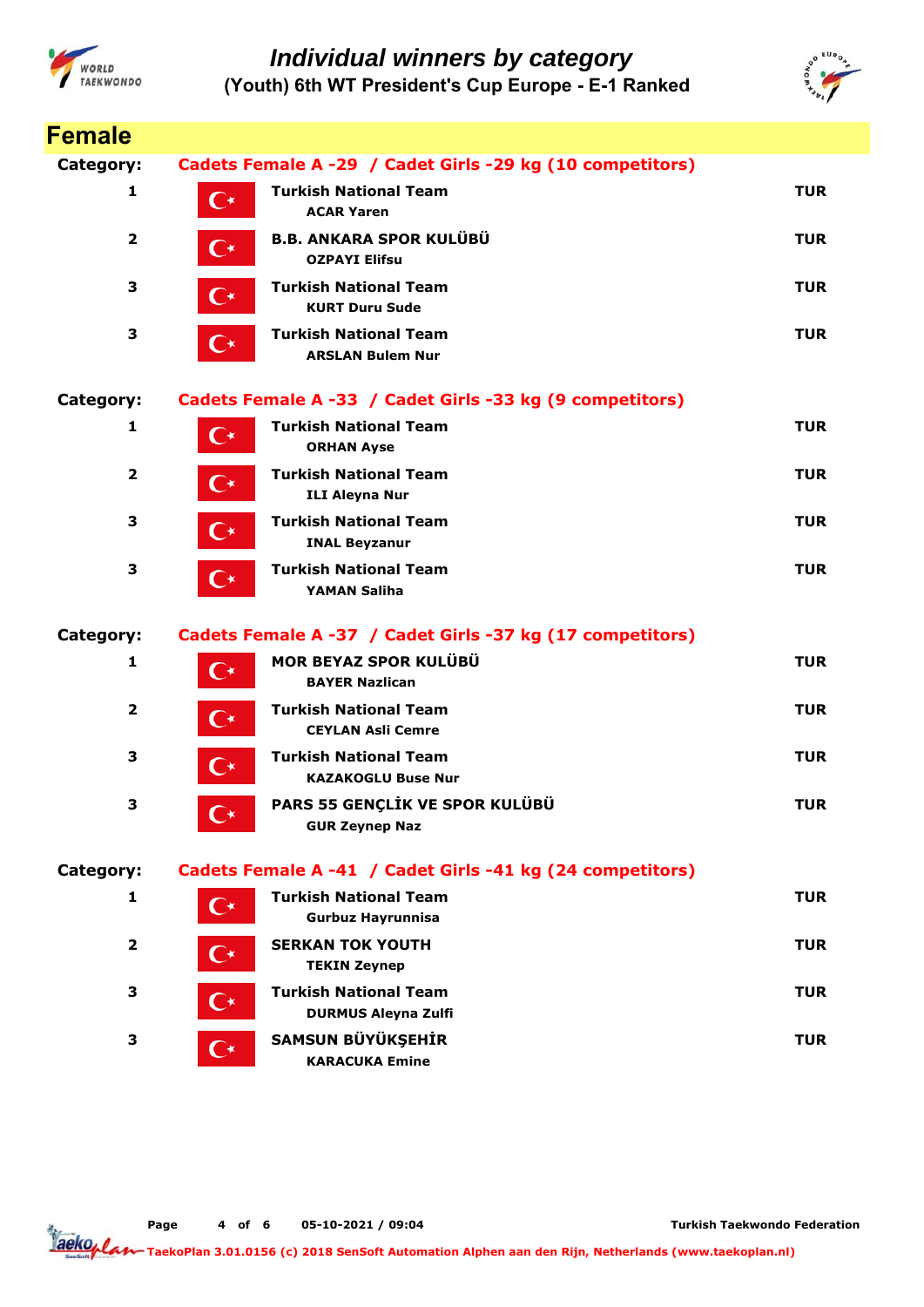



| <b>Female</b>    |                      |                                                               |            |
|------------------|----------------------|---------------------------------------------------------------|------------|
| Category:        |                      | Cadets Female A -44 / Cadet Girls -44 kg (23 competitors)     |            |
| 1                | $\overline{C^*}$     | <b>Turkish National Team</b><br><b>OZDEMIR Sahra Nur</b>      | <b>TUR</b> |
| $\overline{2}$   | $\mathsf{C}^\star$   | <b>Turkish National Team</b><br><b>EVIN Ruveyda Nur</b>       | <b>TUR</b> |
| 3                | $\mathbf{C}^{\star}$ | <b>Turkish National Team</b><br><b>KARACA Irmak</b>           | <b>TUR</b> |
| 3                | $\mathbf{C}^{\star}$ | <b>Turkish National Team</b><br><b>ERAVCI Melisa</b>          | <b>TUR</b> |
| <b>Category:</b> |                      | Cadets Female A -47 / Cadet Girls -47 kg (26 competitors)     |            |
| 1                | $\mathbf{C}^\star$   | <b>Turkish National Team</b><br><b>DEMIR Derya</b>            | <b>TUR</b> |
| $\overline{2}$   | $\mathbf{C}^{\star}$ | <b>Turkish National Team</b><br><b>GITTI Meryem</b>           | <b>TUR</b> |
| 3                | $\mathbf{C}^{\star}$ | <b>Turkish National Team</b><br><b>OZGUR Iremnur Gul</b>      | <b>TUR</b> |
| 3                | $\mathbf{C}^{\star}$ | KAYSERİ MELİKGAZİ BELEDİYESİ SPOR KULÜBÜ<br><b>UNLU Merve</b> | <b>TUR</b> |
| <b>Category:</b> |                      | Cadets Female A -51 / Cadet Girls -51 kg (26 competitors)     |            |
| 1                | $\mathbf{C}^{\star}$ | <b>Turkish National Team</b><br><b>PEHLIVAN Beyzanur</b>      | <b>TUR</b> |
| 2                | $\mathbf{C}^{\star}$ | <b>TEKIRDAG GSİM SK.</b><br><b>YUSTOMUR Feyza</b>             | <b>TUR</b> |
| 3                | $\mathbf{C}^{\star}$ | <b>Turkish National Team</b><br><b>BESLI Tuana</b>            | <b>TUR</b> |
| 3                |                      | <b>Turkish National Team</b><br><b>TURKKOLU Fatma Belinay</b> | <b>TUR</b> |
| Category:        |                      | Cadets Female A -55 / Cadet Girls -55 kg (15 competitors)     |            |
| 1                | $\mathbf{C}^{\star}$ | <b>Turkish National Team</b><br><b>AKYAPIN Ezgi Naz</b>       | <b>TUR</b> |
| 2                | $\mathbf{C}^{\star}$ | <b>Turkish National Team</b><br><b>GOZ Mumune Nur</b>         | <b>TUR</b> |
| 3                | $\mathbf{C}^{\star}$ | <b>Turkish National Team</b><br><b>DEMIR Eylul Burcak</b>     | <b>TUR</b> |
| 3                | $\mathbf{C}^{\star}$ | <b>Turkish National Team</b><br><b>MERCIMEK Rumeysa</b>       | <b>TUR</b> |

**Page o 5 f 6 05-10-2021 / 09:04**

**Turkish Taekwondo Federation**

aeko<sub>plar</sub> **TaekoPlan 3.01.0156 (c) 2018 SenSoft Automation Alphen aan den Rijn, Netherlands (www.taekoplan.nl)**